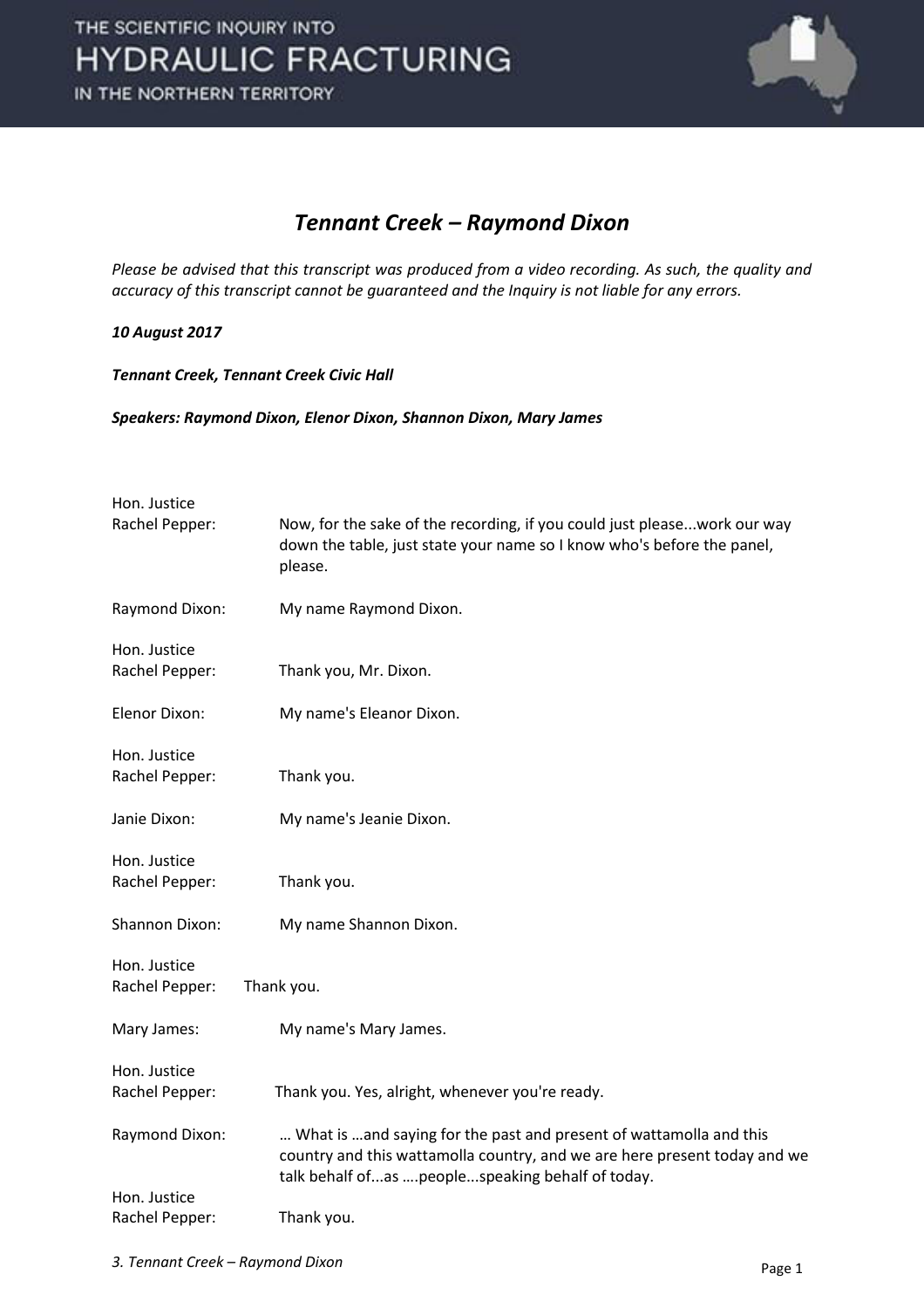

| Raymond Dixon: | The picture there on the screen, that'swe come from Mullingar<br>community and this country is my mother country and my father country,<br>my uncle country, and my grandfather, my country. We're the last for this<br>country, myself and my brother and my sister and the youngest here, my<br>daughter Eleanor, she's the one of the next generation of that country. And<br>in that country, we are flood every year, you can see that picture there,<br>sometimes it can get really, really, really bad, really, really full. And we cut<br>off everythat's in the wet season. And that water, it mean a lot to us and<br>that country. The water, it hold a lot of special things for us and some<br>songline, our biggest one, and for healing place-                                                                                                                                                                                                                                                                      |
|----------------|------------------------------------------------------------------------------------------------------------------------------------------------------------------------------------------------------------------------------------------------------------------------------------------------------------------------------------------------------------------------------------------------------------------------------------------------------------------------------------------------------------------------------------------------------------------------------------------------------------------------------------------------------------------------------------------------------------------------------------------------------------------------------------------------------------------------------------------------------------------------------------------------------------------------------------------------------------------------------------------------------------------------------------|
| Raymond Dixon: | And also that water comes all the way from Beetaloo, from on top, where<br>the basin-                                                                                                                                                                                                                                                                                                                                                                                                                                                                                                                                                                                                                                                                                                                                                                                                                                                                                                                                              |
| Elenor Dixon:  | Hello. This on the screen is the reports that we've pulled together withthat<br>are from the inquiry, and talking about the Beetaloo and about the water,<br>the surface, the water level on the surface, and every year, the picture on<br>the left is what happens every wet season for us. As you can see in the<br>middle, that's just the creek bed. So, every year, we actually have more than<br>just what the creek holds itself. And the water, it comes, it travels from<br>Limmen Bight, it fills up every October, I mean, everythat season in<br>November/October. It comes from October Creek straight through Mudgee,<br>then to Beetaloo. It fills up all the little water holes, then into Newcastle<br>water, to Mullingar, where we live, and Longreach water hole and then the<br>Lakewood, which is behind Elliot.                                                                                                                                                                                            |
|                | With thefor us, we sit through this wet season every year, so we actually<br>see the water come through every single year, and it's been getting more<br>and morewater has been just rising every year with the rainfalls and the<br>water that comes from up north has been a lot. So, this is one of the biggest<br>concerns that we have with the Beetaloo, it's a basin area, is that the<br>waterBeetaloo, the water travels through to Beetaloo and then comes<br>through our community. And that is one of the biggest concerns that we<br>have and it raises a lot of issue for us because we live off of the land and we<br>live off of the water as well, because we fish every year, we hunt, I mean,<br>we hunt and do a lot ofcollecting, bushtucker and everything, with the<br>season. Because it's black soil country, there are certain plants, too, that live<br>off of the water system that comes every season, every wet season, so it's<br>not just us that waits for the wet season and the waters to come. |
|                | Do you want to-?                                                                                                                                                                                                                                                                                                                                                                                                                                                                                                                                                                                                                                                                                                                                                                                                                                                                                                                                                                                                                   |
| Raymond Dixon: | Going back to the songline, it's one of our main things for us in<br>ourIndigenousour songline and it run through that water. That water<br>carry the songline for us, it's been there for a thousand years, forty<br>thousand or maybe more now, and it's stillwe're still doing our culture and<br>we're still with thecarrying on what's been passed onto us. It's a special<br>place for us, and songlines is a main thingit's a  that we call him                                                                                                                                                                                                                                                                                                                                                                                                                                                                                                                                                                             |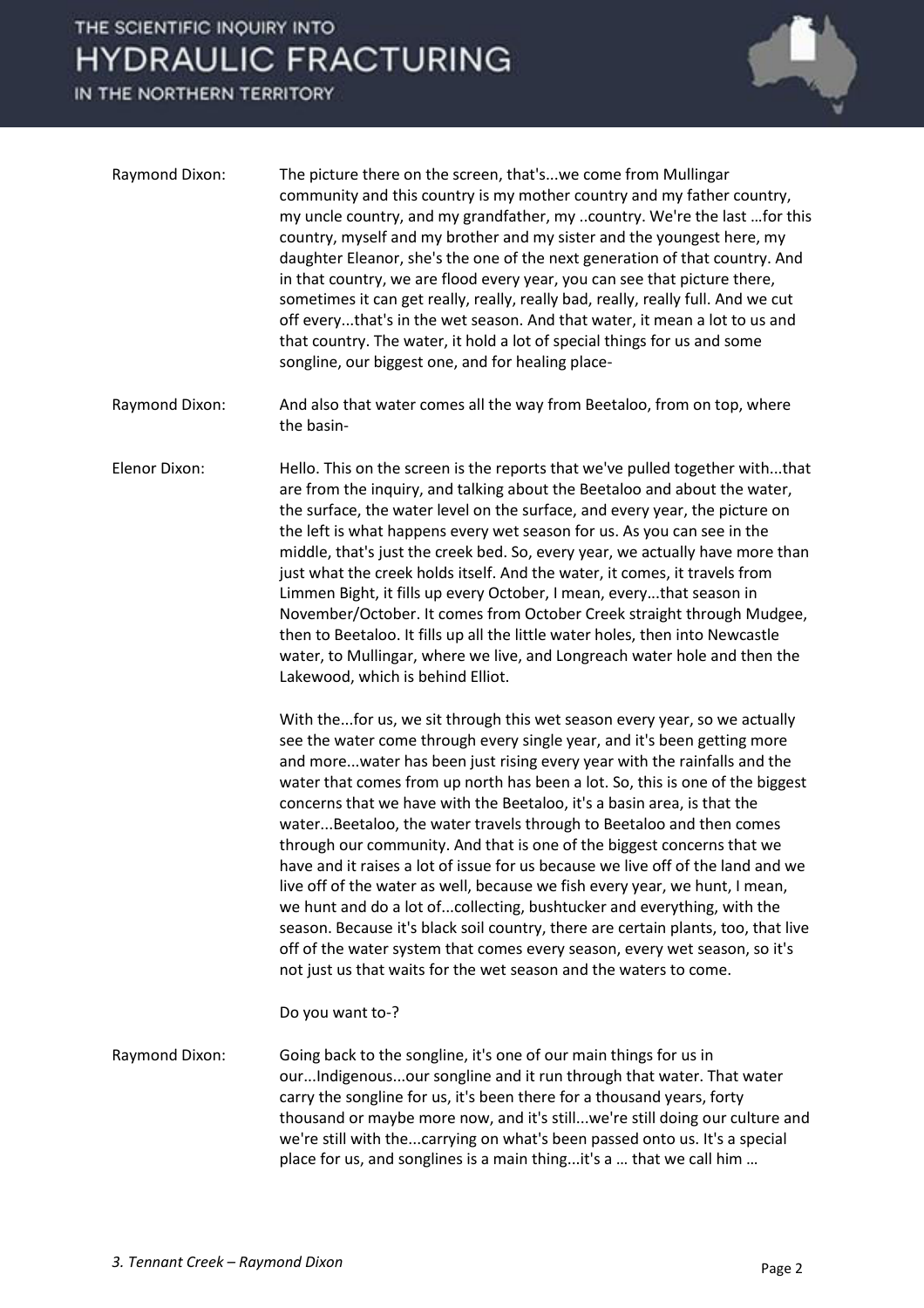

| Shannon Dixon:       | Talking what Raymond said, it's the truth that water coming from Beetaloo's<br>head is real thing for us, our community, and all our  songline  passing<br>through our people, so we still carry on our  Waters creek coming<br>through from Beetaloo. As far  and ceremony stuff what Raymond said, and<br>that's true for us all, to surely take care of the place. Thank you.                                                                                                                                                                                                                                                                                                                                                                                                                                                                                                                                                                                                                                                                                                                                              |
|----------------------|-------------------------------------------------------------------------------------------------------------------------------------------------------------------------------------------------------------------------------------------------------------------------------------------------------------------------------------------------------------------------------------------------------------------------------------------------------------------------------------------------------------------------------------------------------------------------------------------------------------------------------------------------------------------------------------------------------------------------------------------------------------------------------------------------------------------------------------------------------------------------------------------------------------------------------------------------------------------------------------------------------------------------------------------------------------------------------------------------------------------------------|
| Mary James:          | My name's Mary, I'm just a community member in Elliot, and my concern is<br>about the water, it is a source of life for us, basically, how it's going to<br>impact us as a whole, as human beings, with this fracking, looking at the<br>bigger picture. It's just too much, emotionally, spiritually, mentally. We don't<br>know what the future's going to hold, and with the songline comes the land,<br>how the land and the environments areimpact of poison water, the<br>surroundings and we do live off the land. Not only that, it's our health<br>that's looking at the bigger future, we do have a higher rate of health<br>problems and it's just going to seem to go worse and worse.                                                                                                                                                                                                                                                                                                                                                                                                                            |
|                      | Do we have a say, when it comes to the 99 year lease as we are being<br>dictated to by the government? Not listening to us, with the intervention.<br>Where do our people stand? Do the mining companies take over or are they<br>listening to the government? Where does that leave us, as a minority? In the<br>land that we live off of? Know what? The industry doesn't listen to our<br>people because the land is throughout the songlines, the land belongs to<br>other peopleor do they just listen to the one group of people? I don't think<br>they're concerned about our views, mainly. We are rich in land, but we are<br>poor in wealth.                                                                                                                                                                                                                                                                                                                                                                                                                                                                        |
| <b>Elenor Dixon:</b> | The most important thing for us is that we need to be taken in<br>consideration, because we have been here for so many years. Our<br>culturethe word 'culture' is just a word in a blackfellow dictionary but<br>underneath that culture is layers of survival for humanity, all of humanity,<br>and that is because we have knowledge that is given to us and we learn it<br>from songs, or the sound of country, for us. It is not about learning for<br>uswe don't learn from books, we don't learn fromwe don't have<br>degrees, we'vesit on country, and country for generations from beginning<br>of time, has passed on knowledge of survival for all of humanity.                                                                                                                                                                                                                                                                                                                                                                                                                                                     |
|                      | And we come today and we don't speak to you as just traditional owners of<br>one part of the land, we come to you as people, as humans, because<br>everybody in our culture, in our traditions, we carry the responsibilities of all<br>of humanity. Our people, us, the Aboriginal people of this land, have been<br>livingwe've survived for so long and we're still here, with our culture and<br>it's time now that we get acknowledged and we share that purpose with all<br>of people, all people, and I think that's the important thing that we need<br>tothat needs to be told, that needs to be heard, is that we are keeping our<br>our songlines, our tradition, the way it is, with the elements, with the<br>land, with the air, we call these things the rocks, the trees. We call them<br>wattamolla, which means they are keepers, as well as we are. In our way, in<br>our culture, we are taught that we are just instruments, voices of the land.<br>The trees, they do not speak, but they have a purpose, they provide the<br>oxygen that we need to breathe. The water, 70 percent of our body is made |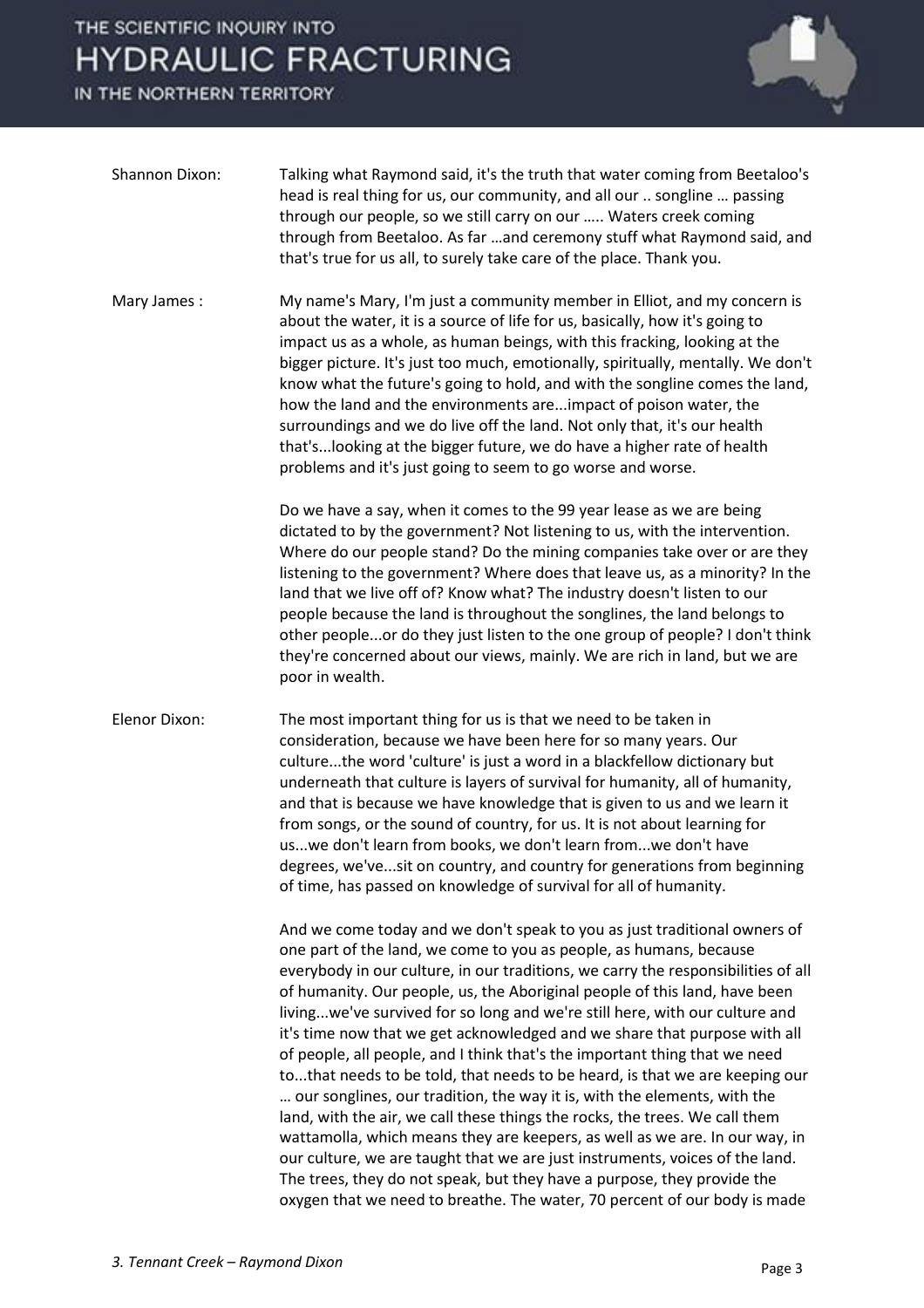IN THE NORTHERN TERRITORY



up of water. If our water is taken away, if our trees are taken away, then how do humans survive? All humanity, how does that even...how is that possible?

 We've been living for so long, we've been seeing species of plants and animals being extinct. Lost so many. We don't want that to fall upon humans, and that is our responsibility. We come to you because we speak in a way that we want to be acknowledged for the purpose that we uphold in our traditions, in our culture, and the songlines, the waters, the water in that area, is the most important part for us. It's our lives, and it's for everyone, because that's a part of our tradition. We carry the responsibility of all humans.

- Raymond Dixon: The next one is...you see on the screen there, it's about Lakewood, and that's my...grandfather country, and some of the family member not here to speak for that, but we are...still connected through our grandfather. And that country is very important again, Lakewood, it's got a lot of songline as well, and it's got a lot of culture, and it get really full, that water, through the wet season.
- Raymond Dixon: Throughout the year, it still hold a lot of water.
- Elenor Dixon: And it supports more than a hundred thousand-
- Raymond Dixon: And it support a thousand...a thousand species of birds of all kinds. It's attraction to tourists, as well. Every year, tourists been growing and then taking a lot of ... and camping up there. It's...if fracking going to go ahead, then it's going to cost them again, it will be just real sad. ... Sad lake to see, if fracking going to go ahead now.
- Raymond Dixon: The skin...the bird carry skin name as well, totem or...for each clan, each Indigenous clan, and that been passed on to us as well, from generation and even still today, we use that, our children got skin name. From birth, they have the skin name given to them and that's how we have relationship with other community Indigenous people, that's how how we connected with them and family tree.

 The next one is magpie geese, it's a well-known area for that, too, and they're breeding that area, every year, because a whole lot of water. And also of course, Mullingar, also dreaming story for .... as well.

Elenor Dixon: So a place of...so all of these birds, they play a big role in our culture, in our traditions, and we are speaking on the behalf of the birds, because the birds cannot speak for themselves, so we think...we know it's important that we, as humans, can acknowledge these other creatures that share this place with us because it's not fair that we can take away their rights of living by contaminating the water system that not only is for humans, but for other species and other animals, too, as well. Most of these birds are rare birds, they only...there's some of the birds that you can only find in Australia. These birds, they play a big role in our culture, in our songlines as well.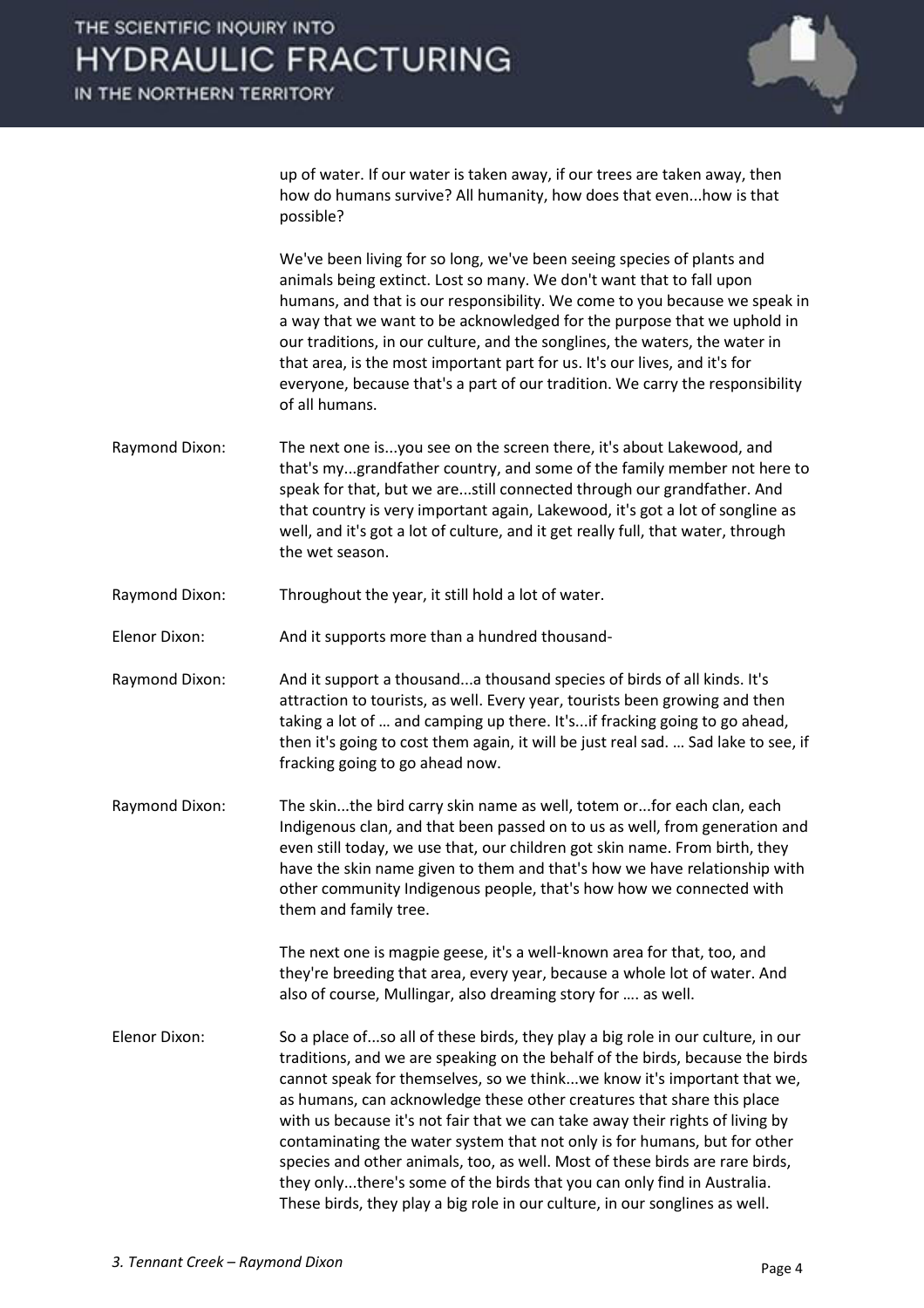IN THE NORTHERN TERRITORY



Next one.

| Janie Dixon:         | We have bush medicines at home, and it is very important, bush medicine<br>for us. It grows at home and we collect them, and it's on our land and on the<br>ground and it is very important in our bush medicines. We show it to the<br>kids and it's also really good thing for us, bush medicine, so we don't want<br>anythingfrackingdestroying our bush medicines, our soil. That's our goal<br>to our bush medicine, because he it's there all the time and heals us. At<br>home, it's everywhere.                                                                                                                                                                                                                                                                                                                                                                                                                                                                                |
|----------------------|----------------------------------------------------------------------------------------------------------------------------------------------------------------------------------------------------------------------------------------------------------------------------------------------------------------------------------------------------------------------------------------------------------------------------------------------------------------------------------------------------------------------------------------------------------------------------------------------------------------------------------------------------------------------------------------------------------------------------------------------------------------------------------------------------------------------------------------------------------------------------------------------------------------------------------------------------------------------------------------|
| <b>Elenor Dixon:</b> | And, one, for examplesorry. One for example, is the  we call it, it's one of<br>the only plants that is and grows near the lake because of the soil. And in<br>the creek bed, we have clay, so the creek bed is always soft, always moist, it<br>never hardens, so it'severy year, even when wet season comes through,<br>itthe water always goes down, but there's still a lot of water that sits<br>underneath because of the clay we have really, really thick clay in the<br>creekbed. On the side, we have a lot ofthe soil is the black soil, it helps<br>tofor most of our bush medicines that we get every year when the seasons<br>after wet season.                                                                                                                                                                                                                                                                                                                          |
|                      | The one that we always get is the one we call  it's the one that we<br>traditionally use every year for healing of stress and bones and muscle and<br>internal organs and it is a thingknowledge that's passed down for so many<br>years and it's one of the things that is important for us and we have to<br>acknowledge these plants as well, not just the animals, but because we<br>usethere's a cycle that we go by every year, that the plants use, the<br>animals use, and we use as well. I guess the soil in our area is one that<br>isthat's not really found anywhere else, yeah, and so the bush<br>medicinethe specific bush medicines we use are just in our area, which we<br>know is important for us.                                                                                                                                                                                                                                                                |
| Mary James:          | A couple of years ago, we had a meeting down at Collingullie, in regarding<br>the pipeline. We had groups from the south the north and we wasn't<br>awarewe were told by the pipeline but there was some sort of confusion<br>between fracking and drilling. The company never told us the truth as most<br>of our people have that "yes, boss" mentality but now this time we know<br>what fracking means, and how it's going to impact on our lives. You know<br>with these Land Council, not being honest and telling us what this is about,<br>therefore we don't have a say of our rights when it comes to land rights. It's<br>always about the Land Councils. We are just being used and being<br>controlled, to be quite honest, no say. It's so frustrating that it's took two,<br>three years knowing what fracking really does to our land. Our water holes,<br>back in the early days were poisoned throughout the massacre but this time<br>around, it's with technology. |
| Elenor Dixon:        | This a report that I just pulled up. It'stalks about Aboriginal people and<br>their culture. Aboriginal people make up most of the resident populations in<br>the areas of the shale gas basins in the Northern Territory. Aboriginal people<br>must be able to maintain their cultural traditions relating to the land in<br>order that their ownership rights continue to be recognised, from one                                                                                                                                                                                                                                                                                                                                                                                                                                                                                                                                                                                    |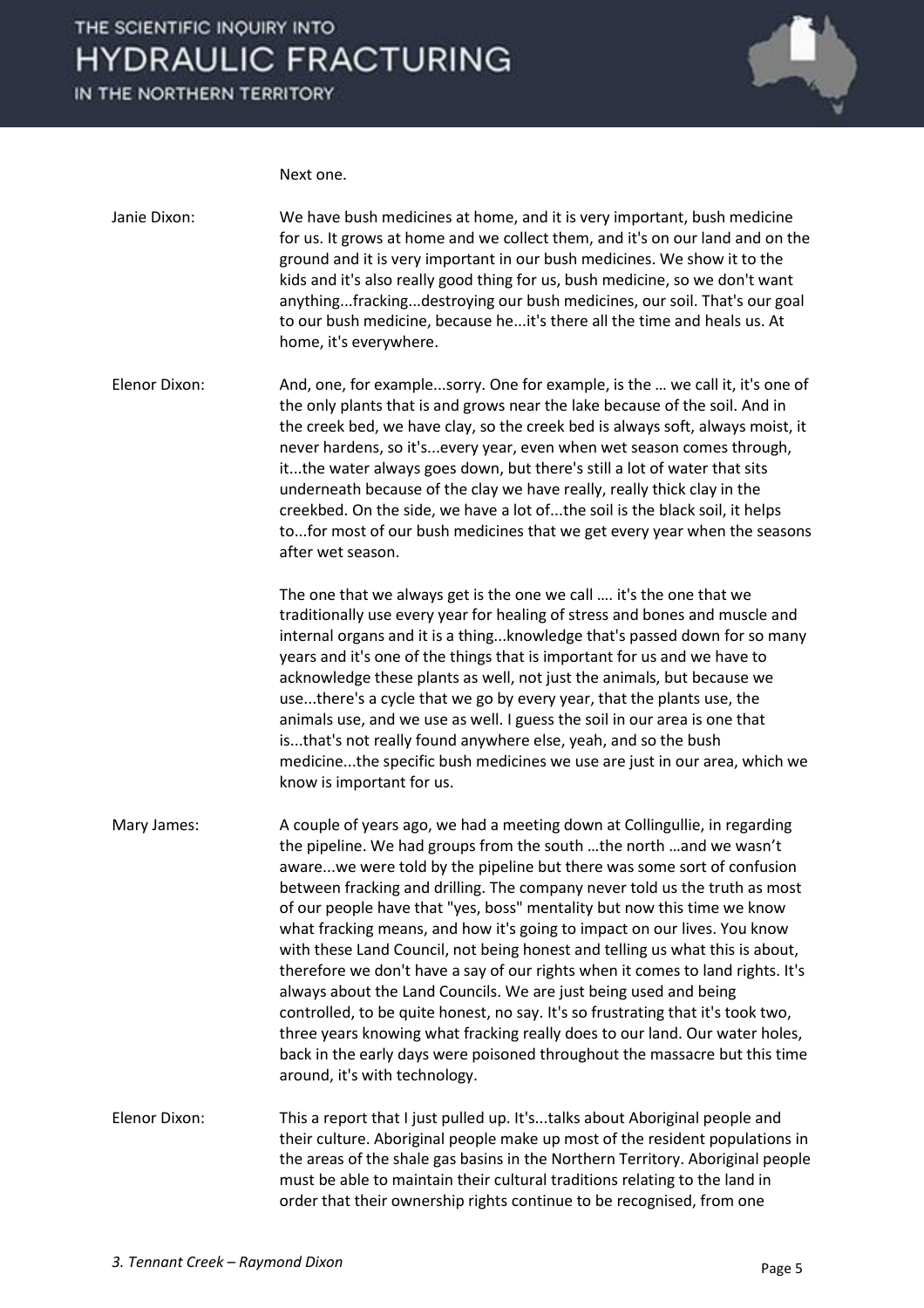

generation to the next. Panel assessment that Aboriginal people have not yet been given enough information about the potential risks and benefits of hydraulic fracturing and that's what …was saying.

 We haven't actually been...when we were consulted, there hasn't been much information passed on, we haven't had the right information given to us, we haven't had someone to translate, someone...and NLC...haven't from my experience, and I guess from my Dad, and my Auntie, and my Uncle, NLC have always not provided the right kind of information for us. We never understood...or some of the other people who have had...they haven't been...the information hasn't been passed on properly. Fracking...most of the words in English, we don't have in our language, so it's very hard for our people to actually understand what's going on. Agreements have been made without really acknowledging what it's all about, like, it's not even...the right information has not been passed on, and we have as much knowledge for the country as anything else would. I guess we have more knowledge of the land, we'd know where there's water when there's no water. We'd know when there's things that need to be found, we've lived off the land for so many years, but this time around, it's just getting harder and harder.

 Our knowledge has been pushed down and it's not fair because we need to share the knowledge, I guess, and our voices need to be heard. We need representatives from Northern Land Council to be honest, because they should be speaking up for us, or helping us, or listening to our point of view and listening to what we have to say and pass on the right message. But from our experience, we haven't had that.

- Raymond Dixon: One of my uncle...just to finish this report...one of my uncle got told that there be only one well put down on your water and he didn't understand that they're going to maybe put more instead of one, that's why...we're talking about...old man, .... as we say in our language, probably in his 70's, yeah, don't understand how many well going to be put down on that …..on that rock, on that …. I say … in my language is the dirt and …. is rock in my language, and that ... he don't understand still today, that how many well going to be on that ..
- Elenor Dixon: I guess this is the map of the basins with the gas wells that are going to be put into the Northern Territory. The green area is the part that we come from, so obviously that's a big circle, and obviously that's going to affect a lot of people, and a lot of the land. Gas wells, I don't think it's a safe thing to want to wake up to every morning or even know that it's in the backyard.

 It's...you look at the numbers, that's a lot of numbers. How is it that the next generation, will there be 67, 343 people existing after all of these gas wells are put up? I don't think so, because in our knowledge, these gas that are sitting underneath the surface, they play a big role for us. They have a purpose and our purpose is to speak for that part of that land, for the gas itself, for the things that are existing on the land. For everything in that area, I wonder how many people have come out there and stood on that land and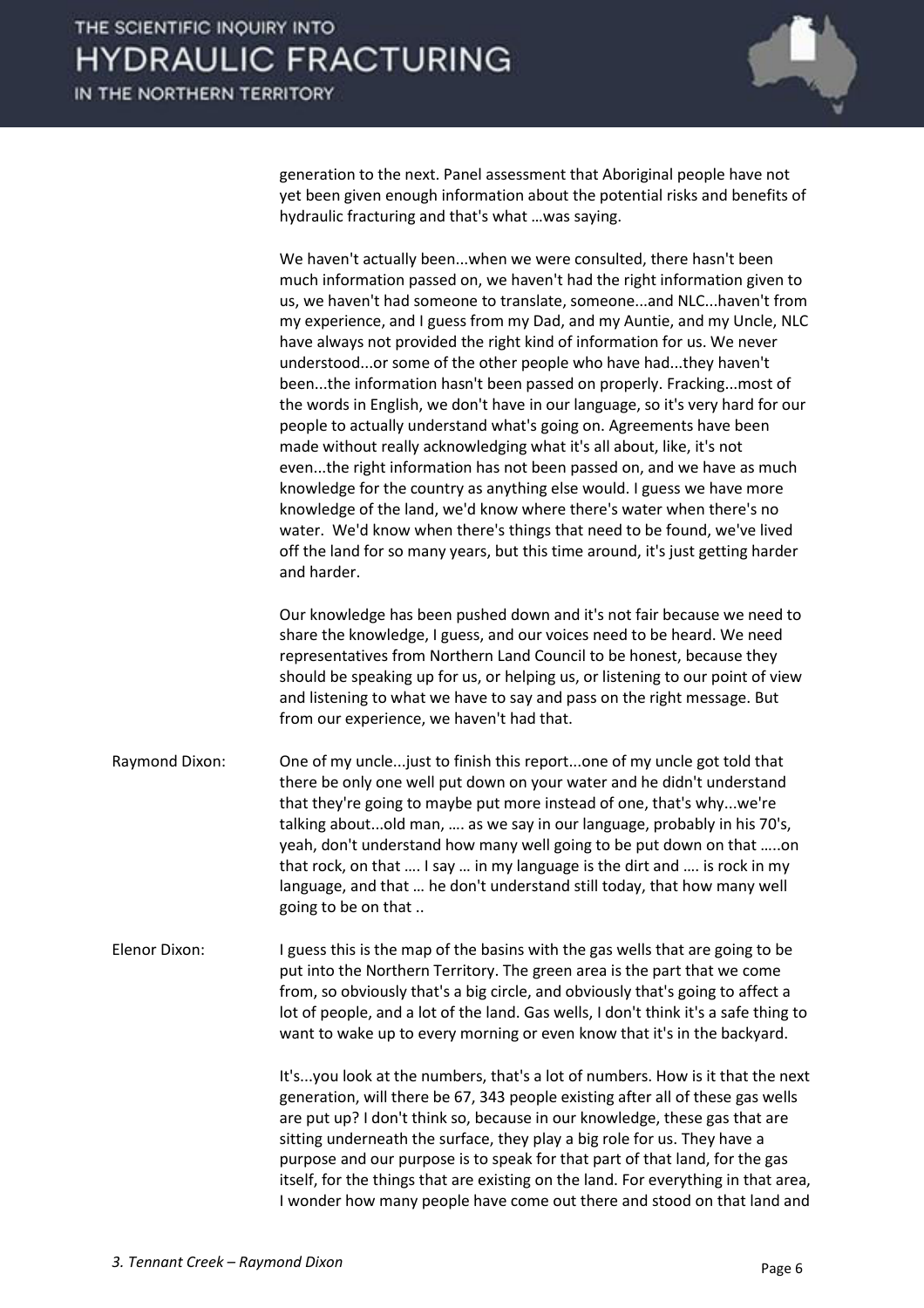

seen that lake and see how much the lake plays a big role in that area. Because that's just a map that shows these circles about which part of the country is going to have gas wells and that's going to be affecting, but if you was to come into the country and see it, you would see that it's not just like that, there's actually a lot of things living on there and it's a big area, it's a really big area.

 It's sad. It affects us, emotionally and spiritually, it does, because this country is not just land with things underneath it. This land has its purpose, the earth has its purpose. We haven't created this earth, the earth has created itself. Humans have come out of the earth. That's in our knowledge, we have that. Our culture's been around for so many years because of that knowledge and it's important that we voice these things because the land cannot speak for itself. And the next generation cannot speak for itself. We want the next generation to come along. We want the future for our children to be our good one, to be able to wake up in the morning and breathe the air, good air, and have good water systems. It's-

 Underground, the water does travel from one end to bottom and in our knowledge, we've known that actually...before we've seen it on a map, we've actually known that because of the songlines that we have. We've known that the water has travelled from the top to the bottom and it's a knowledge that's been passed down through songs.

Mary James: Paragraph...summary...it doesn't mention health. It's a big risk with land, water, and culture...where does health fit in?

Elenor Dixon: This is a summary of interim report. The estimate provided by Origin, Pangaea, and Santos suggest that the combined developments over the next 25 years could result in between 1,000 and 1,200 wells associated with around 150 pads. During the social impact assessment currently underway, our region is being asked to give their views on a development scenario in the Beetaloo sub-basin, using a model provided by the gas companies Pangaea, Origin, and Santos that suggests over 25 year period, a total of approximately 1,200 wells and 150 well pads could be developed.

Mary James : It seems to me it's all about man and greed. What about the environment, the wellbeing of others? It's just basically greed.

Elenor Dixon: We've had someone...we've had a consultant come to us and have talked to us about the assessment and talked to us about benefits and the things that we could get even if the government...they're saying that this government, if this government does not put...go through with the fracking, the next one will. How is that...like, we've met up with a consultant yesterday, that came out to Mollingar, to our community, and have said that. It's one of the biggest things that sit with us, it's because how can we trust the government, how can we if consultants come out and tell us all these things about the government? Even if we say no, the government is still going to go ahead and put all of these wells on our land? It's going to take away a lot of...everything from us.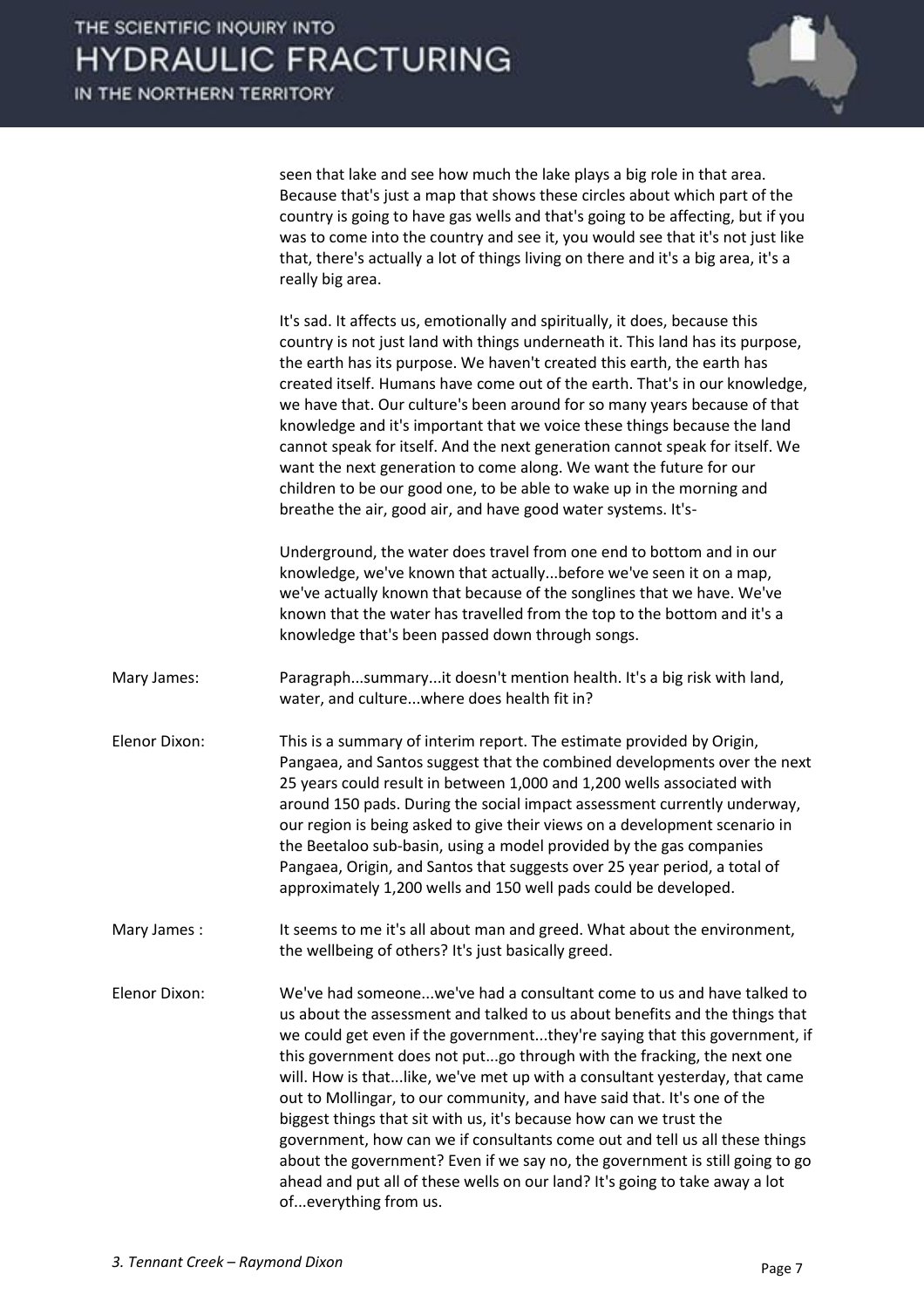IN THE NORTHERN TERRITORY



 They also said that we could benefit, we could work out some sort of...we could come to some sort of understanding with the government, where the government could give us some benefits that we could build, we could build whatever we want, we could get how many cars we want, we could have housing, our houses fixed, we could get whatever we wanted, to happen on our community and it's all money talk, really, behind that.

- Mary James: The other main concern is with the 99-year lease, how it's going to impact us all. Our way of life, we don't really have a say when our community members say yes to 99 years lease. Our land has already taken off from other companies, like the cattle industry. It just shows that it's a power game between the companies and our people don't have a say. To be quite honest, our land is slowly taken off us through the damages that going to go ahead with our country. Spiritually, culturally, we won't have any cultures or the songlines anymore. It's mainly...it's the top, but what about our water underneath? So we slowly are going to be poison, what goes into the water system slowly, 'til they wipe us off the face of the earth, looking at the bigger picture-
- Raymond Dixon: Also-
- Mary James: Through our health.
- Raymond Dixon: Sorry. Also, dividing our family as well. That's the biggest risk we see, right now, it's affecting right now. There's one time we used to sit around the campfire, my cousin, brother, my Auntie, Uncle, one third of .... come up for their country. No more sitting around the campfire. This thing take away that. Expecting it right now, we're in that position right now, and we can't get that back.

Elenor Dixon: All petroleum exploration permits on Aboriginal land, native title, ALRA, should be reviewed if landowners are contesting them. At the moment, we are being blocked by the Northern Territory government, the land councils, and the gas companies when we try to find out what agreements have been made on our own land. It is an expensive and difficult process for our people to navigate and understand, and we are being told that agreements are commercial in confidence, even when we are the recognised landowners for an affected region. During consultation meetings, the land councils are not showing our people what fracking gas fields look like in a production stage. They are only showing the early exploration stage so many of our people think fracking involves just a few gas wells. If our people agree to the proposal based on this limited information, they can then not get out of the agreement down the track if a large amount of gas is found and production starts.

> The land councils and companies do not use interpreters. This is what I was saying earlier, they do not use any interpreters at any of these meetings to explain complex mining techniques like fracking and all the processing plants' waste water ponds...waste water ponds, and other infrastructure that would be needed for a full-scale gas field. This makes it very hard for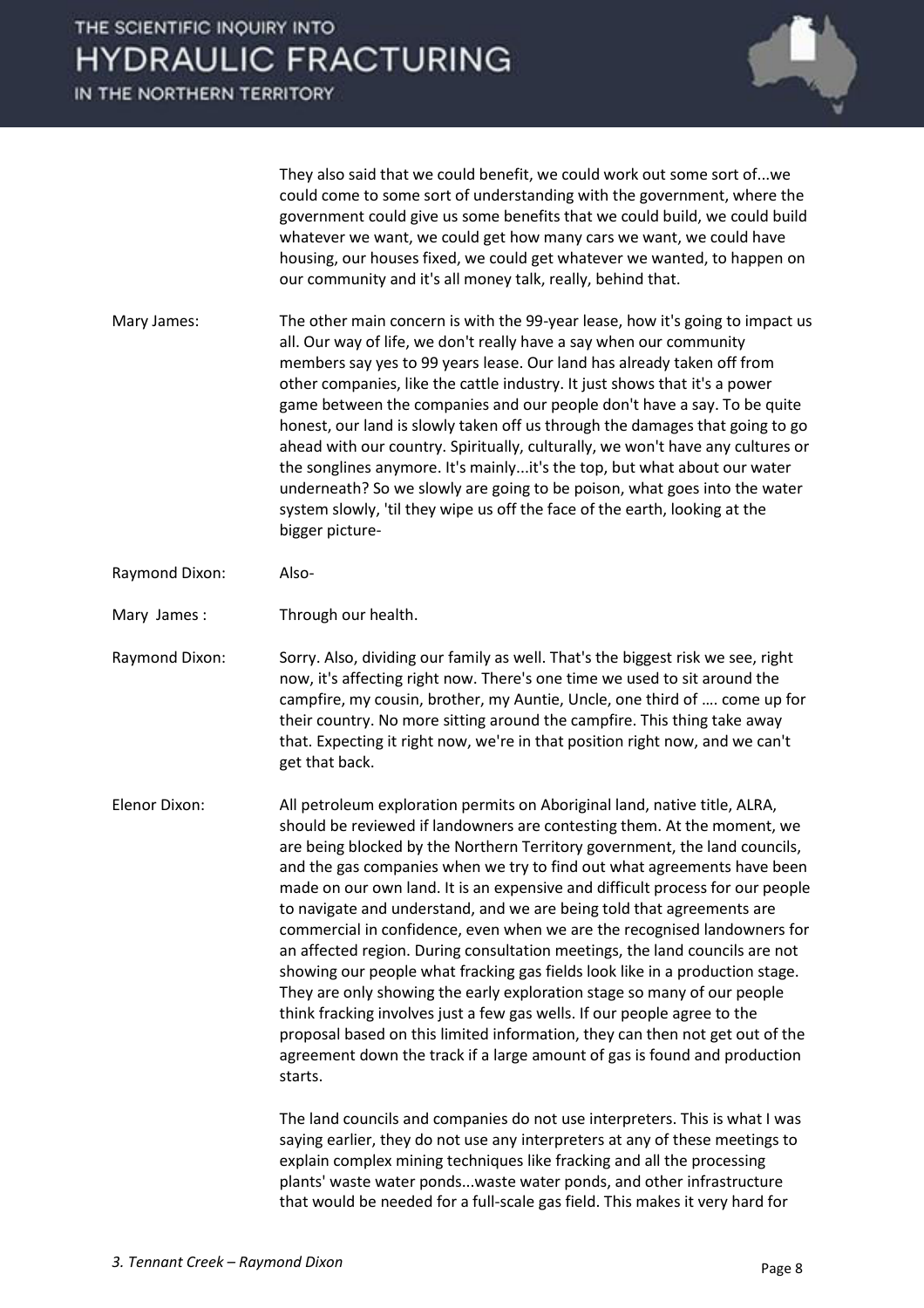

our people to understand the full picture of what is being proposed and all the risks to country. Fracking gas fields will affect the land and water of many neighbouring groups, not just individual landholders or families. It should not be a decision for any one landowner to make to put people and country at risk. We don't want the money being promised, we want our land the way it is, it's for our future generations. Our land and people are not for sale.

 And having said that, neighbouring groups in our way means language groups. We are here today, ..... and ... all neighbours in this whole area. You look back at the map, you will see that in the Northern Territory, there are a lot of language groups all together in the Northern Territory. So we don't just stand here and speak for our part, our language group, our one part of that green area. In that green area is .... comes down, there's language groups from .....comes down this way, and it travels, all of our language groups are together. We don't just speak for our area, because that water system does not just represent...doesn't just come from one area. It comes from...we share that whole area. That's why we are sharing that knowledge with you today, because it's important. We're not just landowners, we share this whole country, this part of the country, with a lot of family groups, with a lot of language groups.

 And even pastoralists, we have connected with certain pastoralists, we've connected on the land, we've helped each other, to share knowledge on the land and our seasons...we've worked together, done mustering for many years. My grandfather was a drover, was a police tracker, and all of these things before technology. It was my grandfather that did these things to map out everything and it was the knowledge that we passed down and we share with pastoralists today. It's important that all of us have to acknowledge that...we have to acknowledge that information and keep it going for our children and, yeah.....do you want to say anything?

Mary James: This is our concern about fracking. We come here as one people, with our views, and our heart and soul, just to hear our plea. No fracking in this country, beautiful country of ours.

Rachel Pepper: Thank you very much for coming to us and speaking to us and giving us this very powerful first-hand account of what you're concerned about and what the potential impacts could be of fracking on your country. This is a very important submission that you've made today, to the panel, very important indeed, and we thank you very much. I know that some of you have driven a long way to get here; in fact, all of you have driven a long way to get here. I recognise you from before, from meeting you before, so thank you again. I just wanted to have one comment, and then one question, and then there might be others from the panel who have questions.

> First of all, in relation to human health. I think you said that there was no mention of human health in Chapter 11. We have mentioned it in Chapter 10. There's a whole chapter on human health, but maybe we need to also

Hon. Justice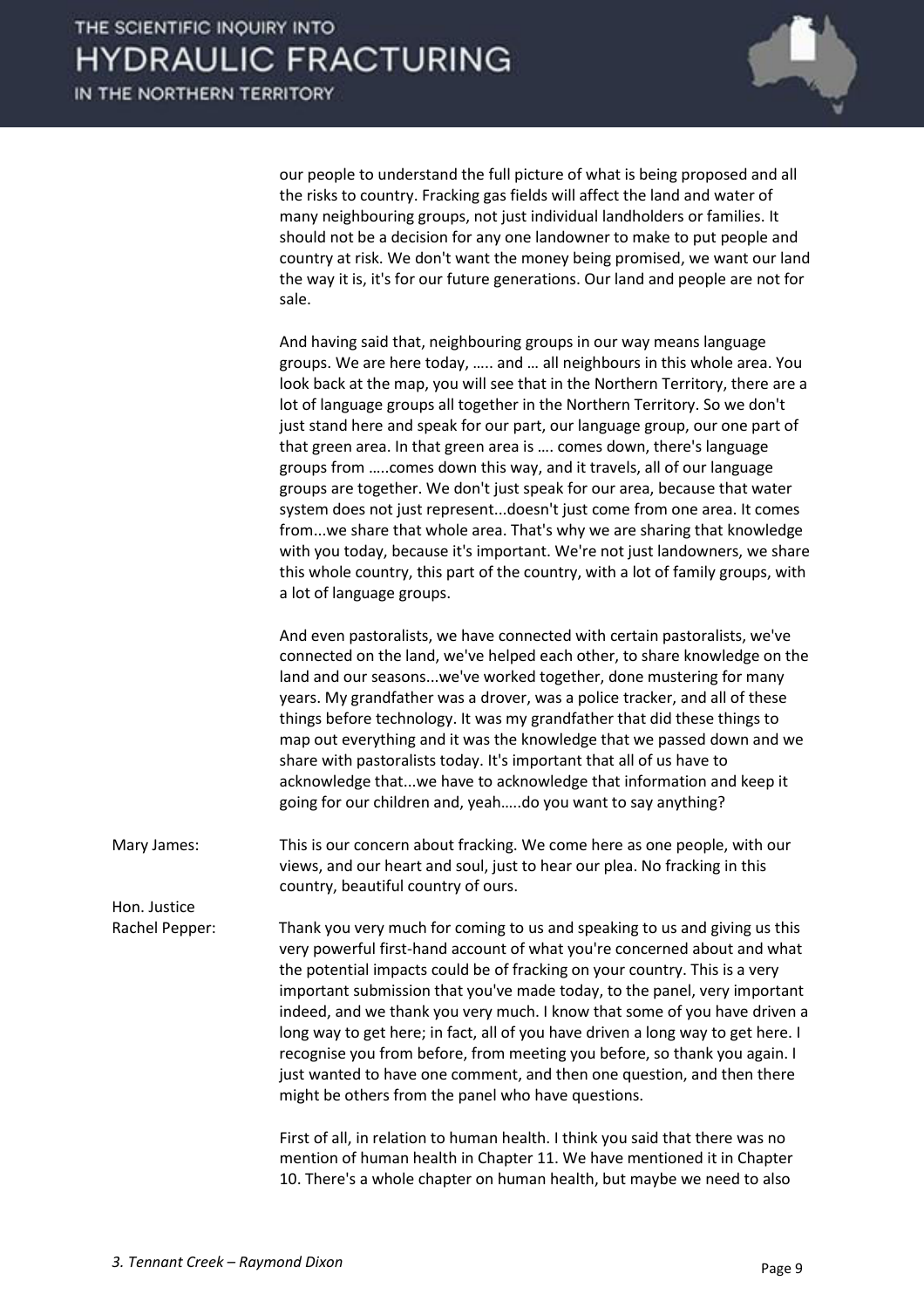mention it in Chapter 11, as well. We will think about that, but there is a whole chapter on human health in the interim report. That's the comment.

 The question is, I do...please forgive me if this sounds like a stupid question, but how do you think that the fracking will cause damage to the water? What do you think will happen?

|                | Sorry, these are important words and I want to make sure that they're<br>picked up.                                                                                                                                                                                                                                                                                                                                                                                                                                                                                                                                                                                                                                                                                                                                                       |
|----------------|-------------------------------------------------------------------------------------------------------------------------------------------------------------------------------------------------------------------------------------------------------------------------------------------------------------------------------------------------------------------------------------------------------------------------------------------------------------------------------------------------------------------------------------------------------------------------------------------------------------------------------------------------------------------------------------------------------------------------------------------------------------------------------------------------------------------------------------------|
| Janie Dixon:   | Poison in a way, with chemicals. We live off the water. When we are out<br>bush, how it's going to affect the whole environment where we get our<br>native bush foods and native wildlife that we depend on.                                                                                                                                                                                                                                                                                                                                                                                                                                                                                                                                                                                                                              |
| Hon. Justice   |                                                                                                                                                                                                                                                                                                                                                                                                                                                                                                                                                                                                                                                                                                                                                                                                                                           |
| Rachel Pepper: | So, you're worried about the chemicals in the water?                                                                                                                                                                                                                                                                                                                                                                                                                                                                                                                                                                                                                                                                                                                                                                                      |
| Janie Dixon:   | Yes.                                                                                                                                                                                                                                                                                                                                                                                                                                                                                                                                                                                                                                                                                                                                                                                                                                      |
| Hon. Justice   |                                                                                                                                                                                                                                                                                                                                                                                                                                                                                                                                                                                                                                                                                                                                                                                                                                           |
| Rachel Pepper: | As a result of the fracking process.                                                                                                                                                                                                                                                                                                                                                                                                                                                                                                                                                                                                                                                                                                                                                                                                      |
| Elenor Dixon:  | I'd like to say something about that?                                                                                                                                                                                                                                                                                                                                                                                                                                                                                                                                                                                                                                                                                                                                                                                                     |
| Hon. Justice   |                                                                                                                                                                                                                                                                                                                                                                                                                                                                                                                                                                                                                                                                                                                                                                                                                                           |
| Rachel Pepper: | Yes, please.                                                                                                                                                                                                                                                                                                                                                                                                                                                                                                                                                                                                                                                                                                                                                                                                                              |
| Elenor Dixon:  | Because just a few weeks ago we had some people come over from the<br>Dakota pipeline and we've met and sat and talked about the situation that's<br>going on on their land and some of the Indigenous people from Canada<br>came over, too, as well, and we've had a really good conversation, because<br>they passed on the knowledge and experience that they've been having on<br>their land. As we know, they are also the Indigenous people of that part of<br>the world and they have the same knowledge as we do. They spoke about<br>the risks and all the thingsand the health, especially the health, because it<br>has affected people as well, in so many ways, and the gas that is<br>underneath, the shale gas that's underneath, is not for breathing. It's not<br>the kind of gas that you would use, that we would use. |
|                | It's there for a purpose, and it's there underneath the ground, and if<br>something would happen in one of the wells and the structure wouldin<br>our soil, it would not last. I can tell you that, because the soil is always soft,<br>no matter what part, and once wet season come through, it will take a lot.<br>The water does not take weeks, it comes in days. If the gas was to spread on                                                                                                                                                                                                                                                                                                                                                                                                                                        |

the surface level, it would affect everything, everything.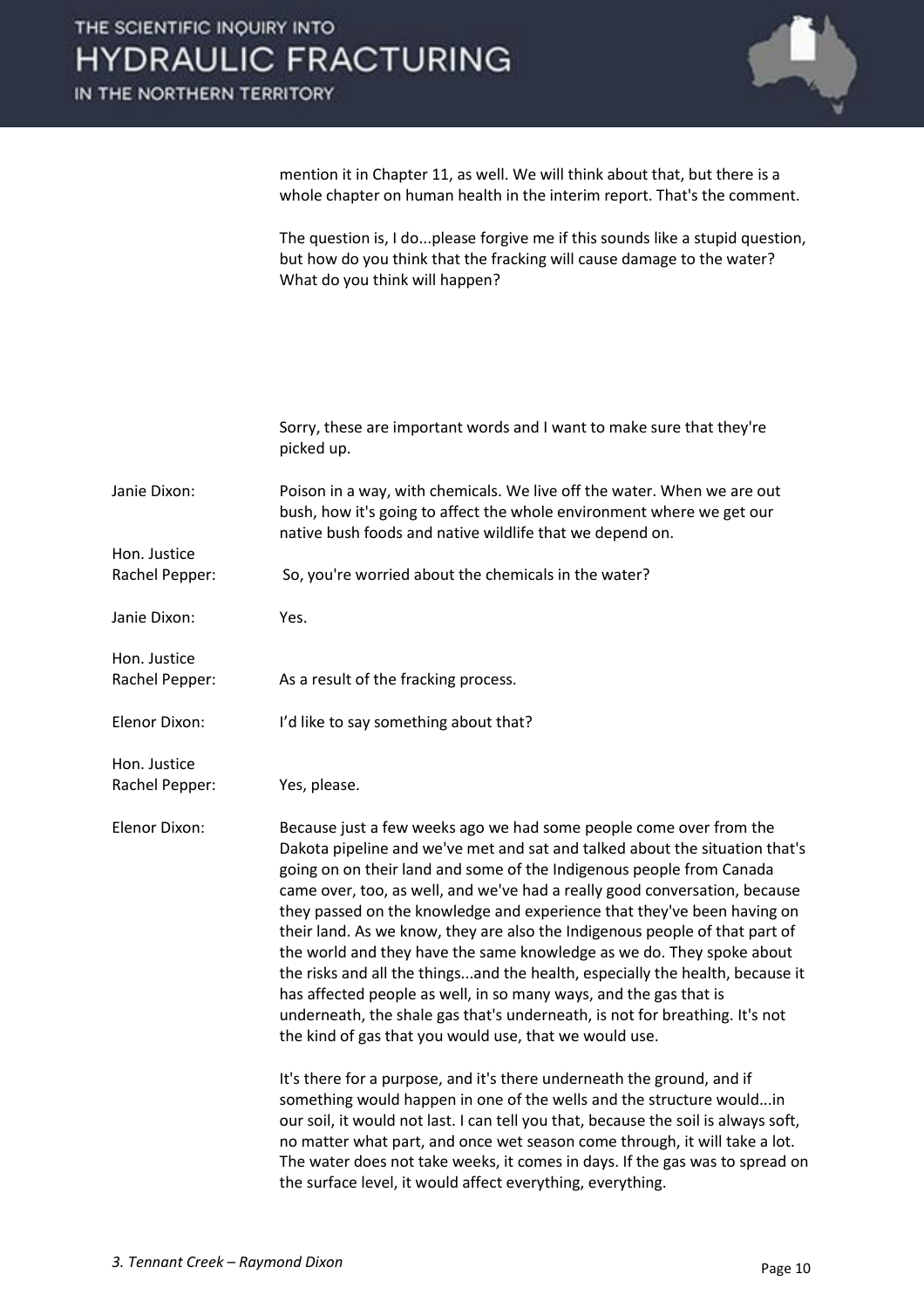

|                                | It would not be safe for us to live there at all because the water that comes<br>upwhen it comes up every year, it comes right up to the community, it<br>comes to the school grounds in our community at Newcastle Waters, the<br>water comes right up to the school grounds. That's our children, and that is<br>health risk, that is like, that is really a risk that we're taking if the<br>government goes through with fracking. |
|--------------------------------|----------------------------------------------------------------------------------------------------------------------------------------------------------------------------------------------------------------------------------------------------------------------------------------------------------------------------------------------------------------------------------------------------------------------------------------|
| Hon. Justice<br>Rachel Pepper: | You're worried about the gas coming up from the ground, leaking from the<br>ground, as a result of the drilling and the fracking-                                                                                                                                                                                                                                                                                                      |
| Elenor Dixon:                  | Yes.                                                                                                                                                                                                                                                                                                                                                                                                                                   |
| Hon. Justice<br>Rachel Pepper: | And then getting into the water-                                                                                                                                                                                                                                                                                                                                                                                                       |
| Elenor Dixon:                  | Yes.                                                                                                                                                                                                                                                                                                                                                                                                                                   |
| Hon. Justice<br>Rachel Pepper: | And that water coming and contaminating everything.                                                                                                                                                                                                                                                                                                                                                                                    |
| <b>Elenor Dixon:</b>           | Yes.                                                                                                                                                                                                                                                                                                                                                                                                                                   |
| Hon. Justice<br>Rachel Pepper: | Okay, I just wanted to understand that process. Thank you. Yes, I think Dr.<br>Ritchie's got a question.                                                                                                                                                                                                                                                                                                                               |
| Dr David Ritchie:              | Yes, thank you very much for that wonderful presentation. Just a few<br>questions from me, because I'm going to try to get you to help translate<br>some of the words you've used that some of my colleagues might not<br>understand. Them pretty simple word for you. The first one you talked<br>about, your  would it be possible for you to explain to my colleagues and<br>what the two responsibilities are?                     |
| Raymond Dixon:                 | We use the term as a like a policeman.                                                                                                                                                                                                                                                                                                                                                                                                 |
| Dr David Ritchie:              | So,  is the policeman.                                                                                                                                                                                                                                                                                                                                                                                                                 |
| Raymond Dixon:                 | Yes.                                                                                                                                                                                                                                                                                                                                                                                                                                   |
| Dr David Ritchie:              | Thank you. The second one, you talk about the  and the singing through<br>that. Just to again explain to my colleagues that what each leg of that<br>reallythere is athat's talksongs for the land, and just sort of talk so we<br>understand more.                                                                                                                                                                                    |
| Raymond Dixon:                 | If weit comethis plays a big role. One, there's a song we do initiation<br>ceremony in our culture.                                                                                                                                                                                                                                                                                                                                    |
| Dr David Ritchie:              | What I suppose I'm getting at, just to confirm, that each of the songs about<br>places on the land, it's about sites, it links sites up across the land, is that,<br>would that be right?                                                                                                                                                                                                                                              |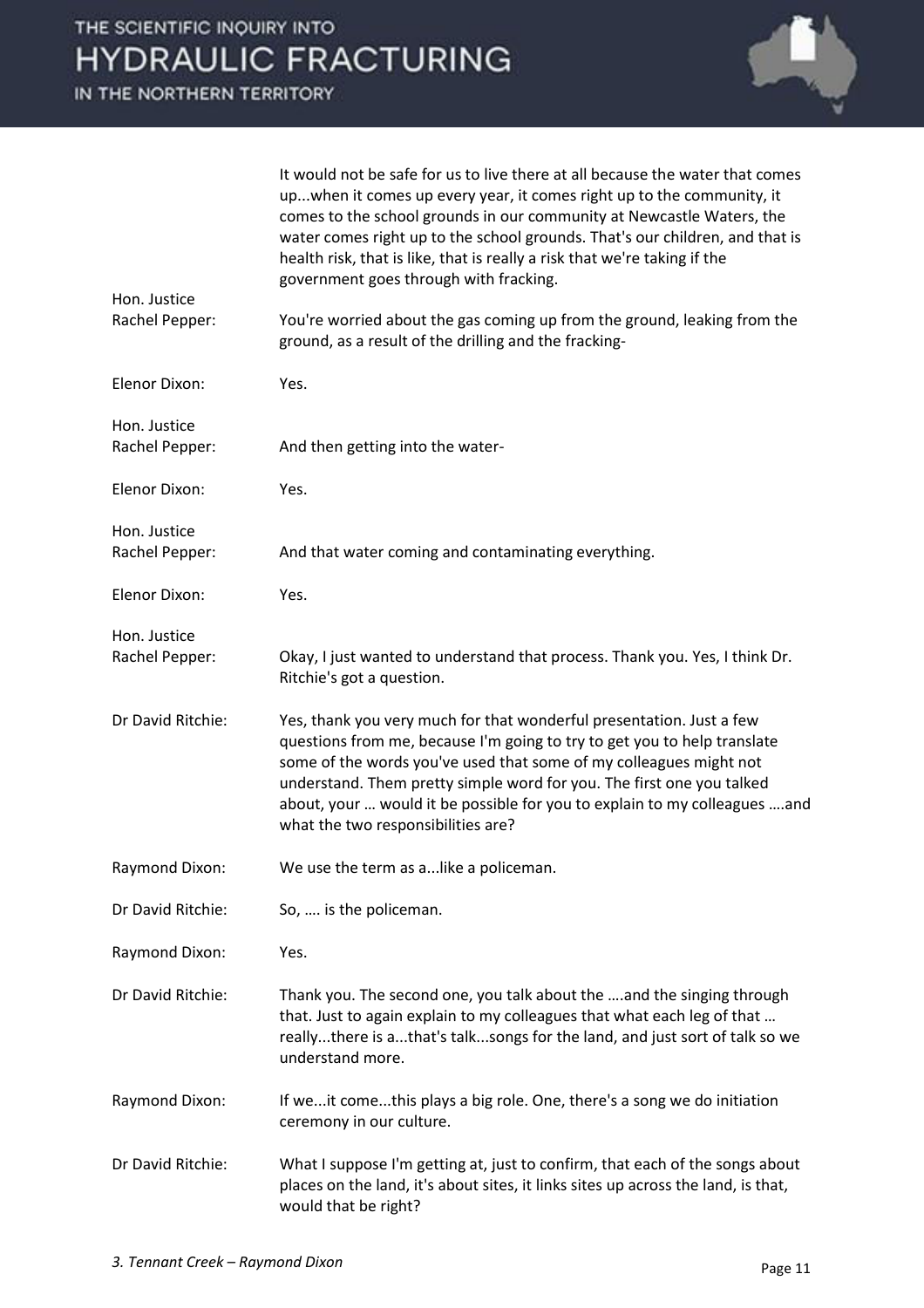

| Raymond Dixon:                 | Yes. You're right.                                                                                                                                                                                                                                                                                                                                  |
|--------------------------------|-----------------------------------------------------------------------------------------------------------------------------------------------------------------------------------------------------------------------------------------------------------------------------------------------------------------------------------------------------|
| Dr David Ritchie:              | So when you talk about that, it's the way that each of those places is linked<br>across the land.                                                                                                                                                                                                                                                   |
| Raymond Dixon:                 | That's true, yes.                                                                                                                                                                                                                                                                                                                                   |
| Dr David Ritchie:              | Good. Thank you.                                                                                                                                                                                                                                                                                                                                    |
| Janie Dixon:                   | Like, "" meaning water. The songline goes from one family to the next<br>family to the next family in skin groups, and our skin groups are embedded<br>in us. It what holds us when it comes to land connection, spiritually and<br>culturally.                                                                                                     |
| Dr David Ritchie:              | This is a bit harder one. You were talking about at the end, how the talks<br>that you've been having up in yourMollingar, about whether it's okay or<br>not okay for fracking, they've divided families. Is. was that a divide along the<br>or was it is it a divide just different families? How come there's a split<br>and everybody's talking? |
| Elenor Dixon:                  | Family groups. Neighbouring family groups.                                                                                                                                                                                                                                                                                                          |
| Raymond Dixon:                 | Like neighbouring family, and it's been cross the border, from Top End you<br>know? With experience there with the mining happening in that area and<br>this one here is new one, everyone going to get infected with it. Family<br>going to talk to each other, for sure, you know?                                                                |
| Elenor Dixon:                  | So, it's family groups.                                                                                                                                                                                                                                                                                                                             |
| Raymond Dixon:                 | Family group, all the different tribes.                                                                                                                                                                                                                                                                                                             |
| Elenor Dixon:                  | Yes, different tribes.                                                                                                                                                                                                                                                                                                                              |
| Raymond Dixon:                 | Gas well, they're going to get infected. And their kids, our kids, generation<br>to generation going to get infected with it. It's going to cost us for a lifetime.                                                                                                                                                                                 |
| Elenor Dixon:                  | It's the family groups that link from the waters. Because of the  songlines,<br>it comes. So the family groups uphold a song there and it travels there and it<br>travelsso the connetion is being broken because-                                                                                                                                  |
| Hon. Justice<br>Rachel Pepper: | All right.                                                                                                                                                                                                                                                                                                                                          |
| Dr David Ritchie:              | That makes sense, yes, thank you, but all same language?                                                                                                                                                                                                                                                                                            |
| <b>Elenor Dixon:</b>           | Same language, but some up further.                                                                                                                                                                                                                                                                                                                 |
| Dr David Ritchie:              | Okay, now, thank you.                                                                                                                                                                                                                                                                                                                               |
| Hon. Justice<br>Rachel Pepper: | Yes, Dr. Andersen.                                                                                                                                                                                                                                                                                                                                  |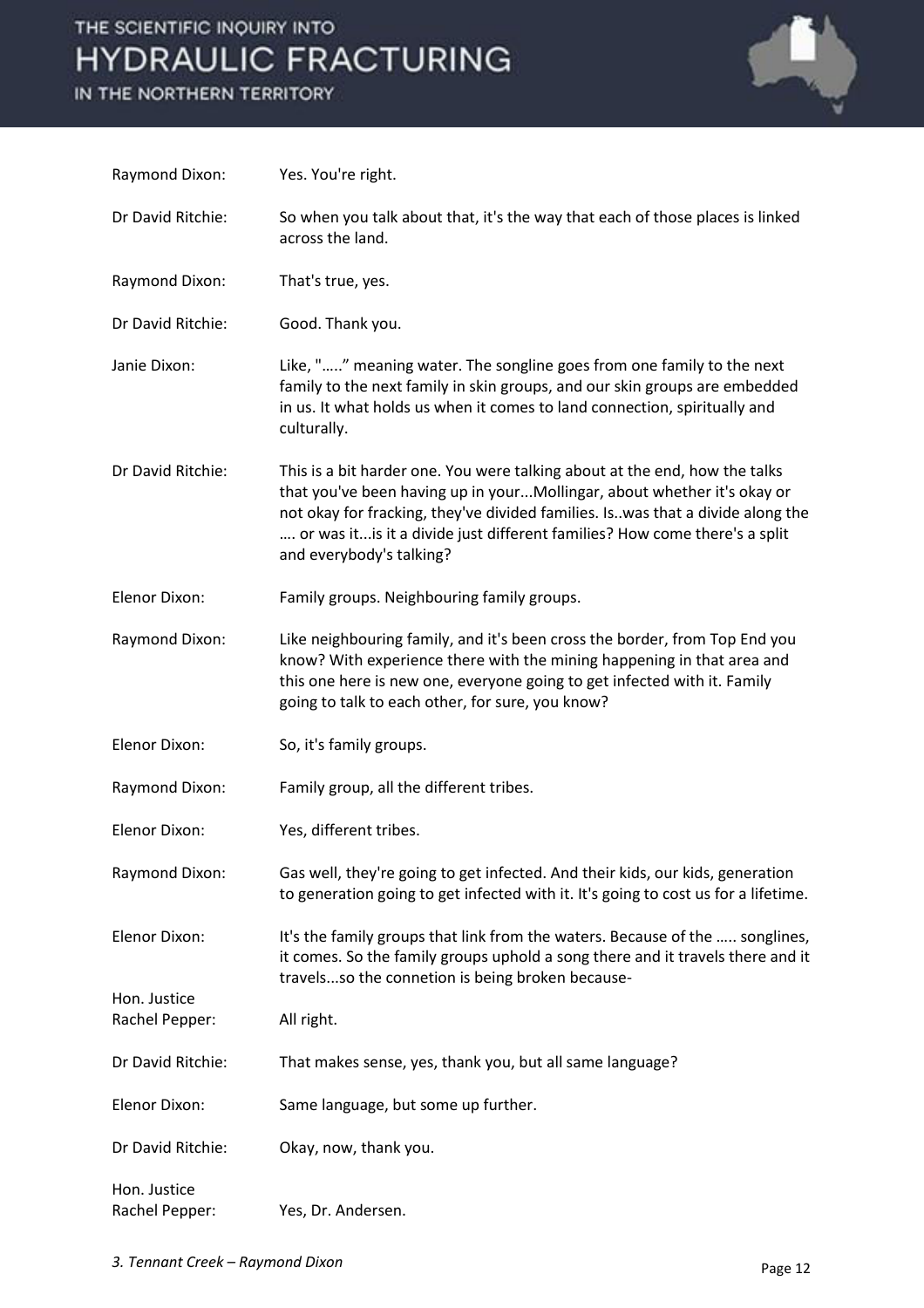

| Dr Alan Andersen: | Yes, thank you very much for your presentation. I just want to talk more<br>about water contamination and so from what the panel is being told, your<br>water would not be contaminated by gas coming up through the ground.<br>But you also mentioned the possibility of the waste water ponds and the<br>wet season and contamination through there and so I want to ask, if the<br>fracking industry were forced to put all their waste water in above-ground<br>tanks that were covered and so couldn't leak out, even during flooding,<br>would that make you feel happier?                                                                                                                                                                                                                                                                                                                                                                                                                                                                                                                                                                                                                                                                                                                                                                                             |
|-------------------|------------------------------------------------------------------------------------------------------------------------------------------------------------------------------------------------------------------------------------------------------------------------------------------------------------------------------------------------------------------------------------------------------------------------------------------------------------------------------------------------------------------------------------------------------------------------------------------------------------------------------------------------------------------------------------------------------------------------------------------------------------------------------------------------------------------------------------------------------------------------------------------------------------------------------------------------------------------------------------------------------------------------------------------------------------------------------------------------------------------------------------------------------------------------------------------------------------------------------------------------------------------------------------------------------------------------------------------------------------------------------|
| Janie Dixon:      | No, not really. What if there's cracks in the dams?                                                                                                                                                                                                                                                                                                                                                                                                                                                                                                                                                                                                                                                                                                                                                                                                                                                                                                                                                                                                                                                                                                                                                                                                                                                                                                                          |
| Dr Alan Andersen: | Yes, so these wouldn't be dams, but big water tanks-                                                                                                                                                                                                                                                                                                                                                                                                                                                                                                                                                                                                                                                                                                                                                                                                                                                                                                                                                                                                                                                                                                                                                                                                                                                                                                                         |
| Mary James:       | You can look at the future. All the flooding, as the wet season, it does flood<br>the whole region.                                                                                                                                                                                                                                                                                                                                                                                                                                                                                                                                                                                                                                                                                                                                                                                                                                                                                                                                                                                                                                                                                                                                                                                                                                                                          |
| Dr Alan Andersen: | Yes, I was thinking of water tanks that are covered, like you'll see around<br>towns, you know there's big water tanks, that they couldn't leak-                                                                                                                                                                                                                                                                                                                                                                                                                                                                                                                                                                                                                                                                                                                                                                                                                                                                                                                                                                                                                                                                                                                                                                                                                             |
| Elenor Dixon:     | I guess it would be, because of the environment, you'd have to really look<br>into what I mean, the heat can be when it's hot weather, and that's<br>justhot weather comes in just before the wet season and so that depends<br>on what kind of tank, I guess, but I guess the truth behind it is that we<br>thinkwe know that it's just unsafe on all levels, because it's justit's the<br>landit just needs nothing on it, or in it, or under it. Even if you say that it's<br>safe, in some ways, but knowing the land, and what happens, and the<br>seasons, andyou'd have to live on the land to know that sometimes don't<br>always go to plan when it'sthe seasons, they change real quick and hot<br>weather can be really intense. Wet season, the water has just been rising<br>and rising every year and it's always coming, coming, coming, coming, in<br>like, a day or two. It always flows like really fast currents of water comes.<br>It would be like looking at these things I guess to actually know what goes<br>on on the land because some of us, the areas that are going to have these<br>wells and well pads, people aren't really living on the parts of the land so we<br>can'twe don't have much knowledge of what goes on there, but the<br>experience from the weather, it changes. So I guess it depends, but I think it<br>would be unsafe. |
| Mary James:       | And our region is prone for earth tremors as well.                                                                                                                                                                                                                                                                                                                                                                                                                                                                                                                                                                                                                                                                                                                                                                                                                                                                                                                                                                                                                                                                                                                                                                                                                                                                                                                           |
| Raymond Dixon:    | Going back to the black soil. The soil, like we said earlier, is pretty weak, you<br>know, it's like quicksand. It's pretty soft. It gets hard when it's dry season,<br>still down at the bottom it could be a bit risky, still be wet without all the<br>water.                                                                                                                                                                                                                                                                                                                                                                                                                                                                                                                                                                                                                                                                                                                                                                                                                                                                                                                                                                                                                                                                                                             |
| Elenor Dixon:     | Especially if you puncture a part, you have earth tremors, too. Dry season<br>comes and then wet season, so you think about it, how the land moves. The<br>land would crack in dry seasons and then in wet season, all of the cracked<br>part would fill with water and then it would open up and then there'd be                                                                                                                                                                                                                                                                                                                                                                                                                                                                                                                                                                                                                                                                                                                                                                                                                                                                                                                                                                                                                                                            |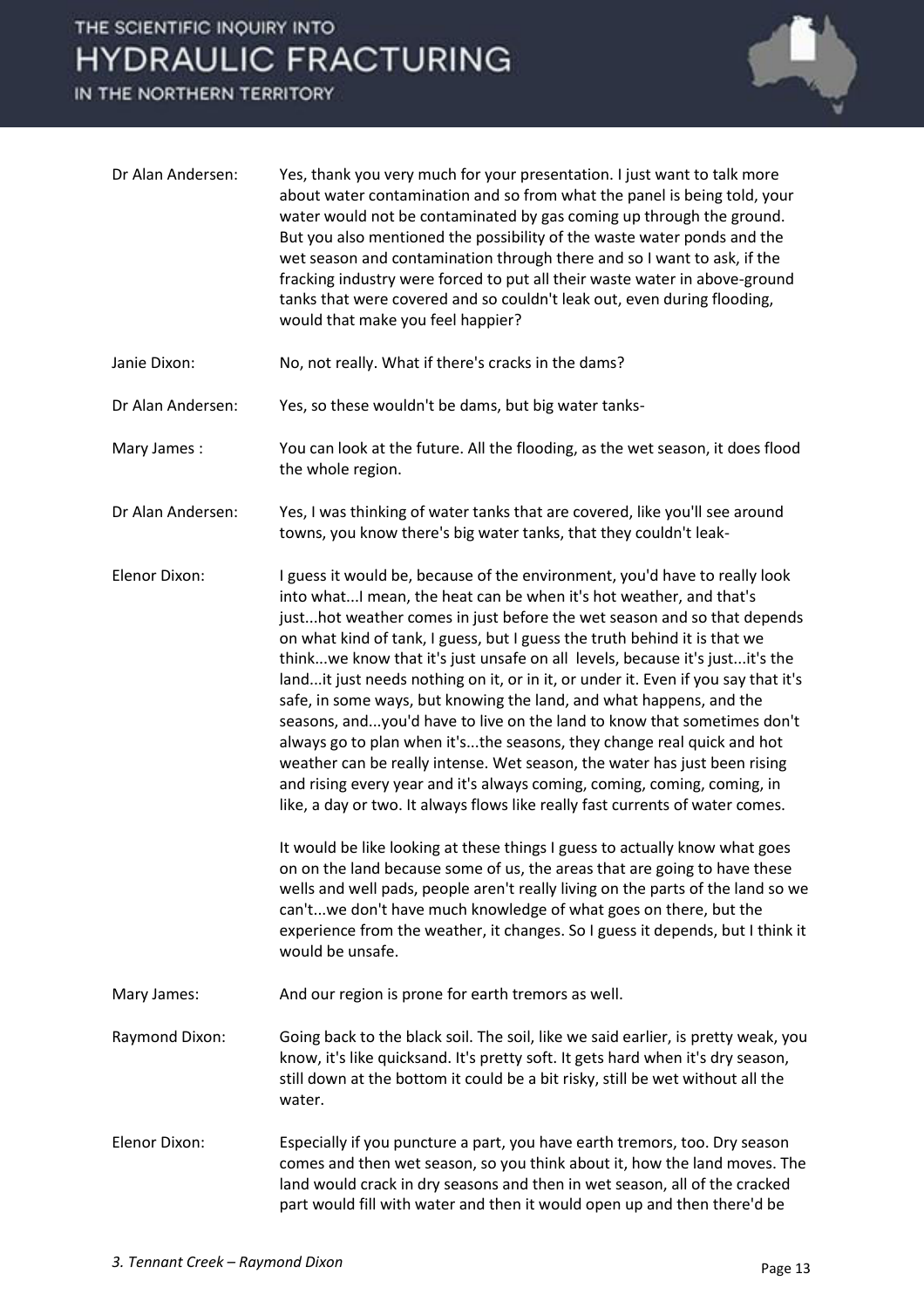

|                                | new waterways being created. So it would be really unsafe on any terms, I<br>guess.                                                                                                                                                                                                                                                                                                                                                                                                |
|--------------------------------|------------------------------------------------------------------------------------------------------------------------------------------------------------------------------------------------------------------------------------------------------------------------------------------------------------------------------------------------------------------------------------------------------------------------------------------------------------------------------------|
| Hon. Justice<br>Rachel Pepper: | Yes, Professor Hart, last question.                                                                                                                                                                                                                                                                                                                                                                                                                                                |
| Professor                      |                                                                                                                                                                                                                                                                                                                                                                                                                                                                                    |
| Barry Hart AM:                 | Thank you very much for a fantastic presentation, I really enjoyed it. One of<br>the things that I really enjoyed and I think moved me, impressed me, was<br>with the little quote up there, because I do a lot of work down south, in the<br>Basin on environmental flows the need for more environmental water.<br>That quote of yours: "The water is alive through the songlines." Great, great<br>stuff. I'm going to use that, if you don't mind. That's excellent.           |
|                                | Thanks for that photograph, we'd love to get ahold of that, that aerial<br>photograph of the floodplain. We've not seen anything like that before, and<br>in fact, the information that you've given us and previously, too, is really<br>good about surface water flows, we know lots. We need to know a lot more<br>about the ground water, which is very important, too, but so is the surface<br>water, and we know now that a lot of it comes down in the wet season.         |
|                                | You've really told us very nicely the importance of the flows during the wet<br>season, and the fact that it fills Lakewood and Longreach Billabong,<br>Newcastle Water and so on. I'm just wondering, onenot those more<br>permanent water bodies, but there'll be other, temporary water bodies that<br>might only last for two months, three months, they might actually last<br>through the dry season. Are they important to you, and if they are, why are<br>they important? |
| Raymond Dixon:                 | Like, the waterholes?                                                                                                                                                                                                                                                                                                                                                                                                                                                              |
| Professor<br>Barry Hart AM:    | Yes, the waterholes.                                                                                                                                                                                                                                                                                                                                                                                                                                                               |
| Raymond Dixon:                 | Yes, the little waterhole, they're all still connected to the main area, they<br>still hold that songline. And even the trees, even the birds, they're all<br>connected.                                                                                                                                                                                                                                                                                                           |
| Professor                      |                                                                                                                                                                                                                                                                                                                                                                                                                                                                                    |
| Barry Hart AM:                 | Okay.                                                                                                                                                                                                                                                                                                                                                                                                                                                                              |
| Raymond Dixon:                 | There's just one billabong probably one K from that main waterhole and<br>that one billabong still special, it still got songlines and it whole lot of special<br>thing.                                                                                                                                                                                                                                                                                                           |
| Professor                      |                                                                                                                                                                                                                                                                                                                                                                                                                                                                                    |
| Barry Hart AM:                 | Are they also good for fish?                                                                                                                                                                                                                                                                                                                                                                                                                                                       |
| Raymond Dixon:                 | Bird will eat it, and that'swe'll eat it, too. Yes, they're good for fishing, too.<br>All fish, yes.                                                                                                                                                                                                                                                                                                                                                                               |
| Janie Dixon:                   | The dry, you can dig up and you find water.                                                                                                                                                                                                                                                                                                                                                                                                                                        |